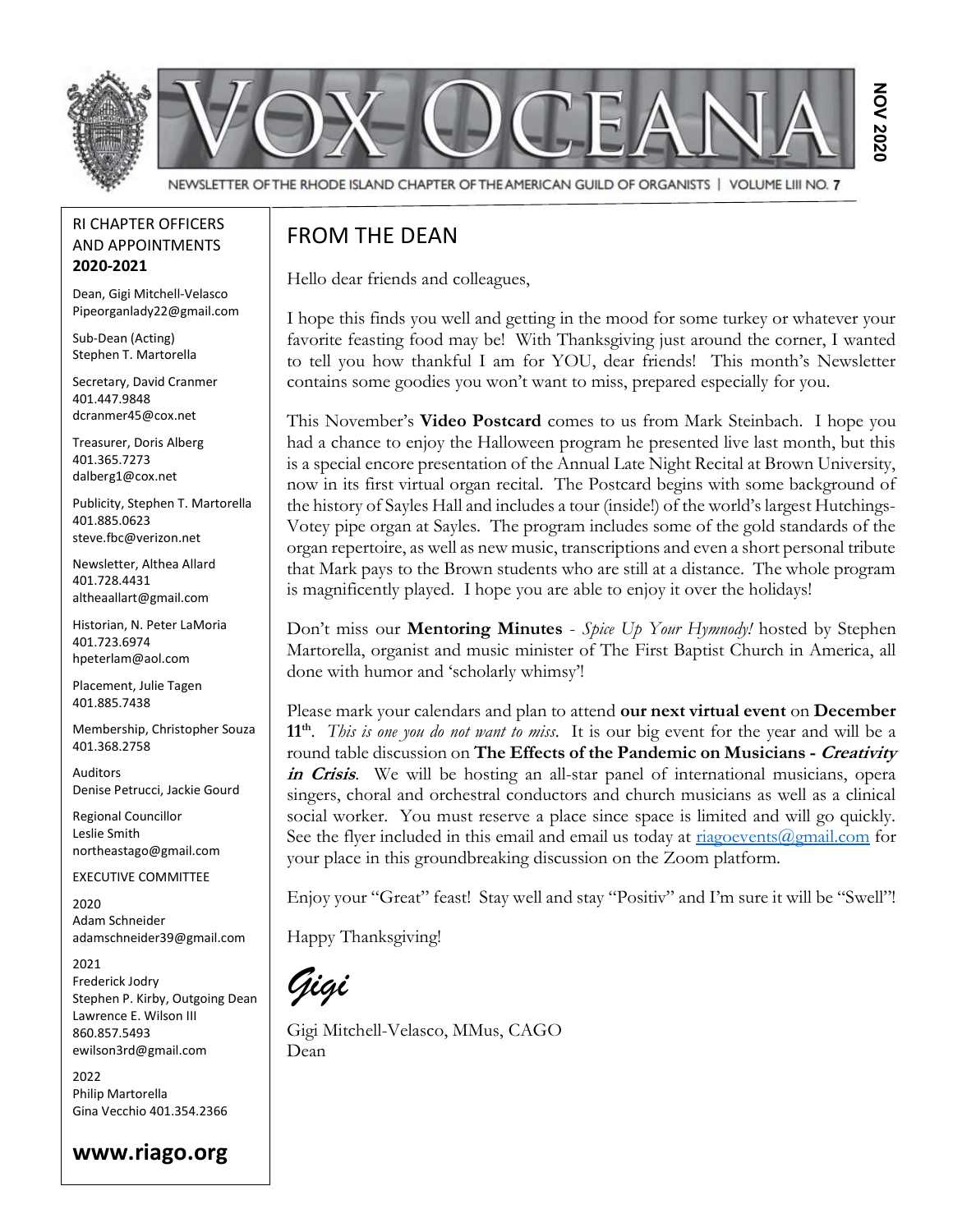### A Round Table Forum

 $\cap$ n The Effects of the Pandemic on Musicians Friday, December 11, 2020 at 6:00 p.m. EST



The Rhode Island Chapter of the American Guild of Organists invites you to join us and a panel of nine international musicians, opera singers, conductors, teachers and a clinical social worker via Zoom to discuss the effects of the pandemic on artists and the creative mind. The event begins with a virtual cocktail hour at 5:00-6:00 p.m., after which the Round Table Forum begins and will last until around 8:00 p.m. We will be accepting questions by email to  $\frac{r_{12}}{2}$  riagoevents ( $\frac{\partial \rho}{\partial m}$  beforehand (please put Crisis  $Q&A$  in your subject line) and by Zoom Chat during the Forum. An open discussion will also be available to attendees toward the end. Please reserve your spot early as there will be limited space by emailing us at  $riggevents$ @gmail.com with **Pandemic Forum** in the subject line.

#### Our Panelists

Katelyn Emerson, international concert organist  $\hat{\cdot}$  Paulo Faustini, Faustini Voice Studio and Choral Clinician; Founder, Serenades Choral Travel, Providence RI  $\triangleleft$  Erin Hannigan, Principal Oboist, Dallas Symphony Orchestra; adjunct Professor of Oboe, Southern Methodist University; co-Founder; Artists for Animals  $\bullet$  David Hayes, Music Director, New York Choral Society; Director of Orchestral and Conducting Studies, Mannes School of Music  $\cdot$  Barbara Quintiliani, international opera singer, soprano – Gran Teatro del Liceo Barcelona, Wexford Festival Opera, OperaBoston, etc.  $\clubsuit$  Matthew Scinto, Founder and Music Director, Cape Cod Chamber Orchestra, Cape Cod MA; Music Director, Civic Orchestra of New Haven CT  $\triangleleft$  Carl Tanner, international opera singer, tenor – Metropolitan Opera, La Scala, Covent Garden, etc.  $\cdot \cdot$  Thomas Vozzella, Director of Music organist & choirmaster, St. Andrew's Episcopal Church, Kansas City MO ♦ Katherine Winterstein, Concertmaster, Vermont Symphony Orchestra; violinist, Handel & Haydn Society Boston, Rhode Island Philharmonic  $\clubsuit$  Katy Roth, LICSW, licensed clinical social worker.

Moderator Gigi Mitchell-Velasco, Dean, RIAGO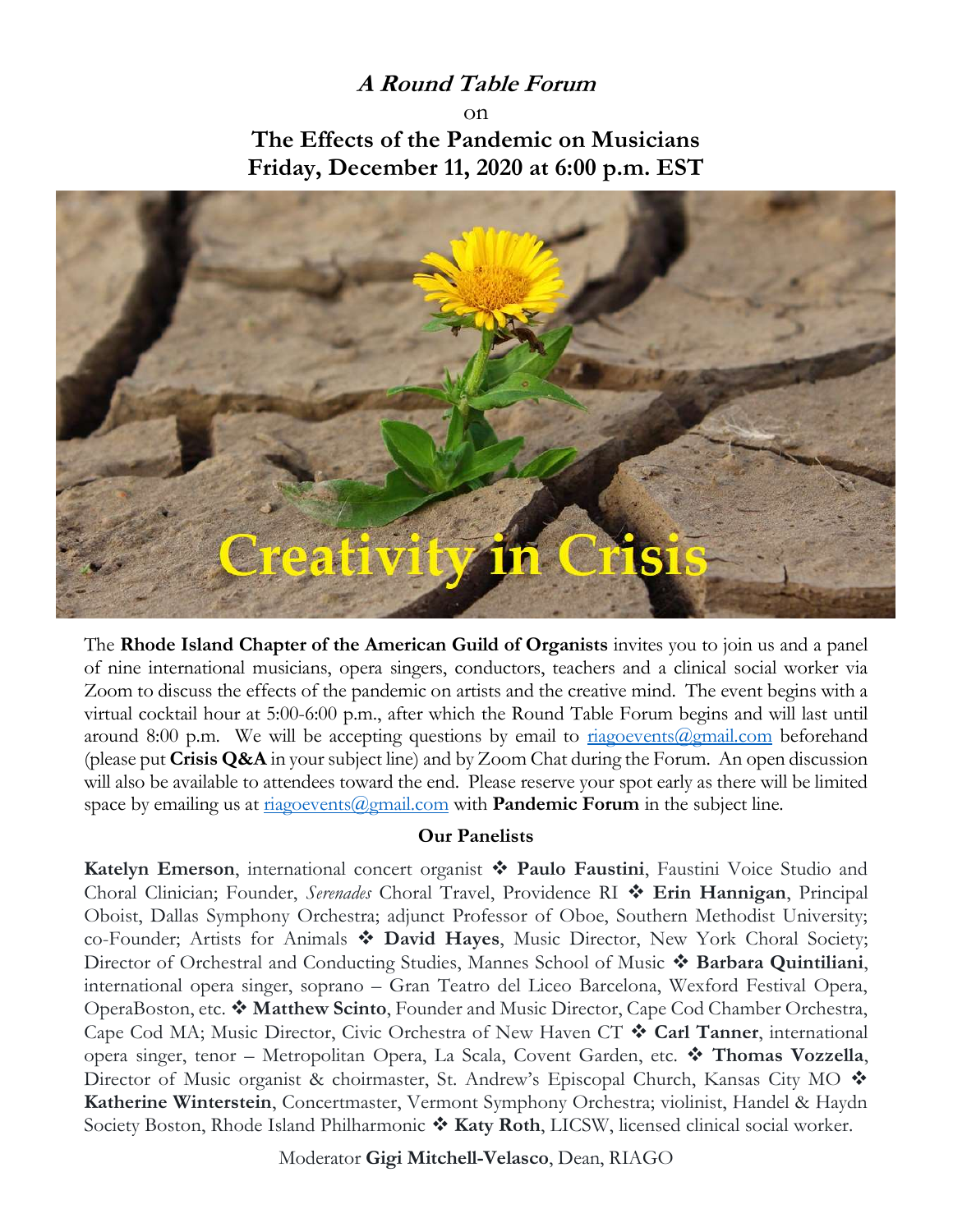### MENTORING MINUTES

Mentoring Minutes is a new series in which organists will offer a brief lesson on some aspect of organ playing. This month, our Acting Sub-Dean, Stephen Martorella, presents several hymn tunes and gives interesting suggestions, all done with humor and 'scholarly whimsy.' This Series is instituted by your Dean to give our members ideas on techniques and tips on the various intricacies of organ playing suitable for any bench. Here is the YouTube link of this presentation https://youtu.be/Md2fSOjSNeQ

#### WISH YOU WERE HERE…

The third of a series of The Video Postcard Project offered by the Rhode Island Chapter of the American Guild of Organists features Brown University Organist Mark Steinbach as he gives us a special treat in showing us the world's largest Hutchings-Votey pipe organ at Brown's Sayles Hall, and playing a wonderful recital opening with Jean Langlais' exciting Hymne d'Action de Grâce 'Te Deum' Op. 5 No. 3. Also included in the program are works by Bach, Widor, modern works, transcriptions, and even a special surprise tribute to Brown students. The recital culminates with Olivier Messian's massive Dieu parmi nous. Here is the YouTube link of this presentation – https://youtu.be/t95J1KVkO34

### HOW MUSIC CAN BE OUR MEDICINE

In last month's *Vox Oceana*, we posted this article by Alex Green, organist at UCC Church in Walpole, MA, and music therapist for a group of adults. We hope to invite Alex this Spring for a Zoom event to talk about his work.

# FINANCIAL ASSISTANCE FOR COVID SETBACKS

RIAGO has set up an Emergency Relief Fund (ERF) in response to the current and ongoing crisis and its economic impact on our members. The relief will be a \$100 gift card to a supermarket where the recipient buys groceries. To be eligible, applicants must be current members of our chapter and have lost income from their church postings as a result of being laid off due to the Covid lockdown any time after 15 March 2020. This gift card may be issued only once in a 12 month period. Individuals with liability and/or insurance claims pending are not eligible. To apply, send a statement with your name, home address, telephone, email, a brief paragraph detailing the circumstances of your dismissal, the date of dismissal, date of reinstatement (if applicable), and the name of the institution from which you were dismissed. Please send this statement to Steve Martorella at steve.fbc@verizon.net.

The matter will be subject to review by the ERF Committee (Lawrence Wilson and Stephen Martorella) and subject to final approval by the Dean (Gigi Mitchell-Velasco).

AGO National offers a link to various articles indicating helpful sources of information for musicians, religious institutions and students regarding many of the COVID-related challenges facing members. www.agohq.org/responding-to-Covid-19/

### WANT TO SEE YOUR ARTICLE IN PRINT?

We encourage you to submit an article to the  $V<sub>0</sub> x$ Oceana newsletter on an organ or music-related subject. Send submissions for consideration to our Newsletter Editor, Althea Allard, at altheaallard@gmail.com. All submissions will be edited and included as the space allows.